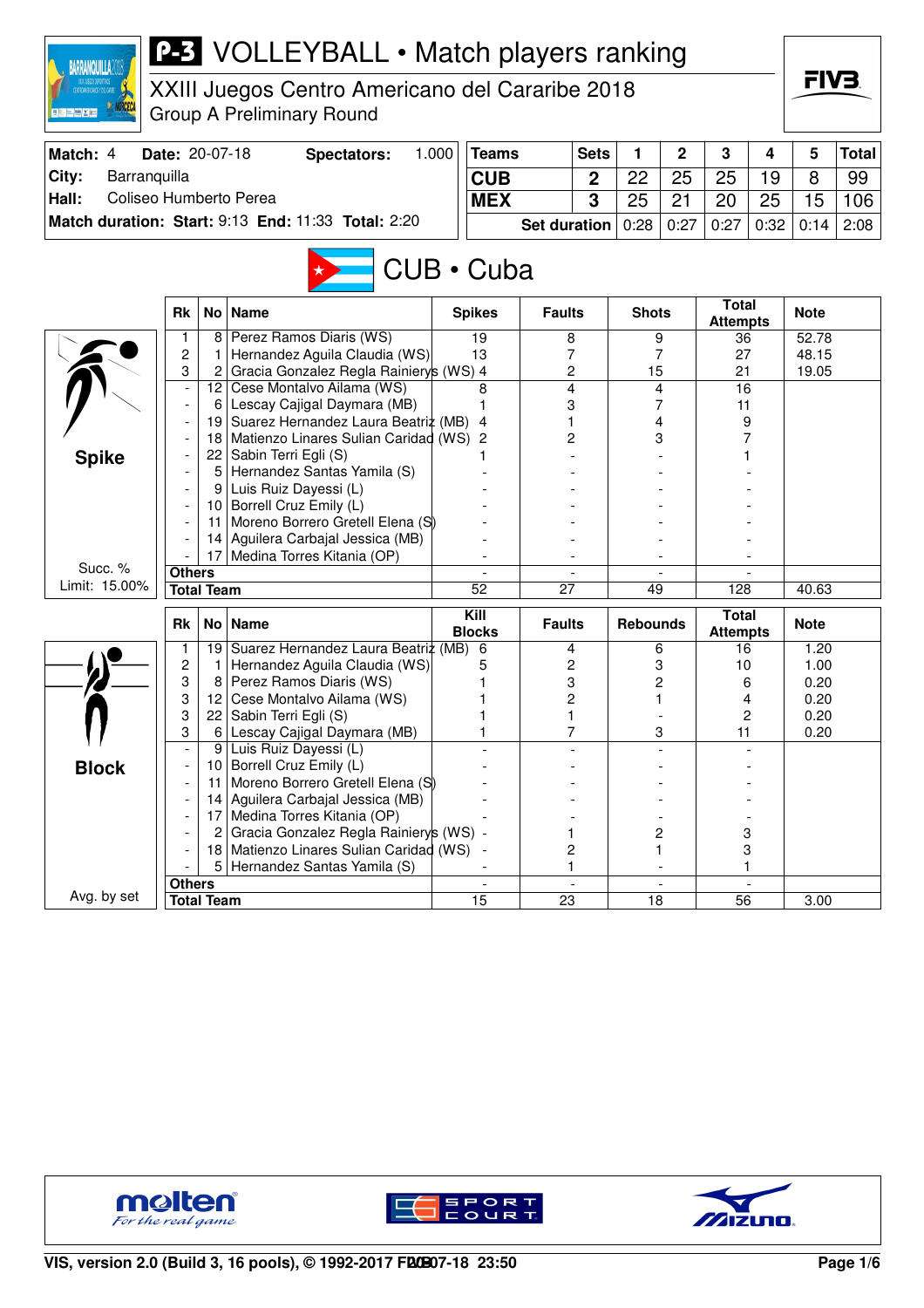| <b>BARRANQUILLA20</b>           |                |                   | <b>P-3</b> VOLLEYBALL • Match players ranking                                       |       |                 |                     |                |                             |                          |                                 |                | FIV3         |              |
|---------------------------------|----------------|-------------------|-------------------------------------------------------------------------------------|-------|-----------------|---------------------|----------------|-----------------------------|--------------------------|---------------------------------|----------------|--------------|--------------|
|                                 |                |                   | XXIII Juegos Centro Americano del Cararibe 2018<br><b>Group A Preliminary Round</b> |       |                 |                     |                |                             |                          |                                 |                |              |              |
| Match: 4                        | Date: 20-07-18 |                   | <b>Spectators:</b>                                                                  | 1.000 | <b>Teams</b>    |                     | <b>Sets</b>    | 1                           | $\overline{2}$           | 3                               | 4              | 5            | <b>Total</b> |
| City:<br>Barranquilla           |                |                   |                                                                                     |       | <b>CUB</b>      |                     | $\overline{2}$ | 22                          | 25                       | 25                              | 19             | 8            | 99           |
| Coliseo Humberto Perea<br>Hall: |                |                   |                                                                                     |       | <b>MEX</b>      |                     | 3              | 25                          | 21                       | 20                              | 25             | 15           | 106          |
|                                 |                |                   | Match duration: Start: 9:13 End: 11:33 Total: 2:20                                  |       |                 | <b>Set duration</b> |                | 0:28                        | 0:27                     | 0:27                            | 0:32           | 0:14         | 2:08         |
|                                 |                |                   |                                                                                     |       | CUB • Cuba      |                     |                |                             |                          |                                 |                |              |              |
|                                 | <b>Rk</b>      |                   | No   Name                                                                           |       | Aces            | <b>Faults</b>       |                | <b>Serve</b><br><b>Hits</b> |                          | <b>Total</b><br><b>Attempts</b> |                | <b>Note</b>  |              |
|                                 | 1              |                   | 5 Hernandez Santas Yamila (S)                                                       |       | 1               |                     |                |                             | 7                        | 8                               |                | 0.20         |              |
|                                 | 1<br>1         | 8<br>18           | Perez Ramos Diaris (WS)<br>Matienzo Linares Sulian Caridad (WS)                     |       | 1<br>1          | 4<br>2              |                | 15                          |                          | 20                              | 3              | 0.20<br>0.20 |              |
|                                 |                |                   | 9 Luis Ruiz Dayessi (L)                                                             |       |                 |                     |                |                             |                          |                                 |                |              |              |
|                                 |                |                   | 10 Borrell Cruz Emily (L)                                                           |       |                 |                     |                |                             |                          |                                 |                |              |              |
|                                 |                | 11                | Moreno Borrero Gretell Elena (S)                                                    |       |                 |                     |                |                             |                          |                                 |                |              |              |
|                                 |                |                   | 12 Cese Montalvo Ailama (WS)                                                        |       |                 |                     |                | 8                           |                          |                                 | 8              |              |              |
| <b>Serve</b>                    |                |                   | 14 Aguilera Carbajal Jessica (MB)                                                   |       |                 |                     |                |                             |                          |                                 |                |              |              |
|                                 |                |                   | 17 Medina Torres Kitania (OP)                                                       |       |                 |                     |                |                             |                          | 12                              |                |              |              |
|                                 |                |                   | 22 Sabin Terri Egli (S)<br>19 Suarez Hernandez Laura Beatriz (MB)                   |       |                 |                     |                | 11<br>8                     |                          | 9                               |                |              |              |
|                                 |                | 6                 | Lescay Cajigal Daymara (MB)                                                         |       |                 | 3                   |                | 20                          |                          | 23                              |                |              |              |
|                                 |                | 1                 | Hernandez Aguila Claudia (WS)                                                       |       |                 | 2                   |                | 8                           |                          | 10                              |                |              |              |
|                                 |                | 2                 | Gracia Gonzalez Regla Rainiery's (WS) -                                             |       |                 | 2                   |                |                             | 5                        |                                 | 7              |              |              |
|                                 | <b>Others</b>  |                   |                                                                                     |       |                 |                     |                |                             |                          |                                 |                |              |              |
| Avg. by set                     |                | <b>Total Team</b> |                                                                                     |       | 3               | 15                  |                | 82                          |                          | 100                             |                | 0.60         |              |
| <b>Team</b>                     |                |                   | Opponent errors & Team faults                                                       |       | 29              | 2                   |                |                             |                          | 31                              |                |              |              |
|                                 | <b>Rk</b>      |                   | No Name                                                                             |       | <b>Digs</b>     | <b>Faults</b>       |                | <b>Receptions</b>           |                          | <b>Total</b><br><b>Attempts</b> |                | <b>Note</b>  |              |
|                                 |                |                   | 9 Luis Ruiz Dayessi (L)                                                             |       | 4               | 5                   |                | 13                          |                          | 22                              |                | 0.80         |              |
|                                 | $\overline{c}$ |                   | 12 Cese Montalvo Ailama (WS)                                                        |       | 3               | 3                   |                |                             | 2                        | 8                               |                | 0.60         |              |
|                                 | 3              | 8                 | Perez Ramos Diaris (WS)<br>Lescay Cajigal Daymara (MB)                              |       | $\overline{c}$  | 2                   |                | 8                           |                          | 12                              |                | 0.40         |              |
|                                 | 3<br>5         | 6<br>10           | Borrell Cruz Emily (L)                                                              |       | 2               | 2<br>1              |                | 6                           | 7                        | 10<br>9                         |                | 0.40<br>0.20 |              |
|                                 | 5              | $\overline{c}$    | Gracia Gonzalez Regla Rainierys (WS) 1                                              |       |                 | 2                   |                |                             |                          |                                 | 3              | 0.20         |              |
|                                 |                |                   | 5 Hernandez Santas Yamila (S)                                                       |       |                 |                     |                |                             | 3                        |                                 | 3              |              |              |
| <b>Dig</b>                      |                | 11                | Moreno Borrero Gretell Elena (S)                                                    |       |                 |                     |                |                             |                          |                                 |                |              |              |
|                                 |                | 14                | Aguilera Carbajal Jessica (MB)                                                      |       |                 |                     |                |                             |                          |                                 |                |              |              |
|                                 |                | 17                | Medina Torres Kitania (OP)                                                          |       |                 |                     |                |                             |                          |                                 |                |              |              |
|                                 |                | 19                | Suarez Hernandez Laura Beatriz (MB)<br>18 Matienzo Linares Sulian Caridad (WS)      |       |                 | 1                   |                |                             | 1<br>6                   |                                 | 1<br>7         |              |              |
|                                 |                | 1                 | Hernandez Aguila Claudia (WS)                                                       |       |                 | 5                   |                |                             | 7                        | 12                              |                |              |              |
|                                 |                |                   | 22 Sabin Terri Egli (S)                                                             |       |                 | 3                   |                |                             | 4                        |                                 | $\overline{7}$ |              |              |
|                                 | <b>Others</b>  |                   |                                                                                     |       |                 |                     |                |                             | $\overline{\phantom{a}}$ |                                 |                |              |              |
| Avg. by set                     |                | <b>Total Team</b> |                                                                                     |       | $\overline{13}$ | $\overline{24}$     |                | $\overline{57}$             |                          | 94                              |                | 2.60         |              |





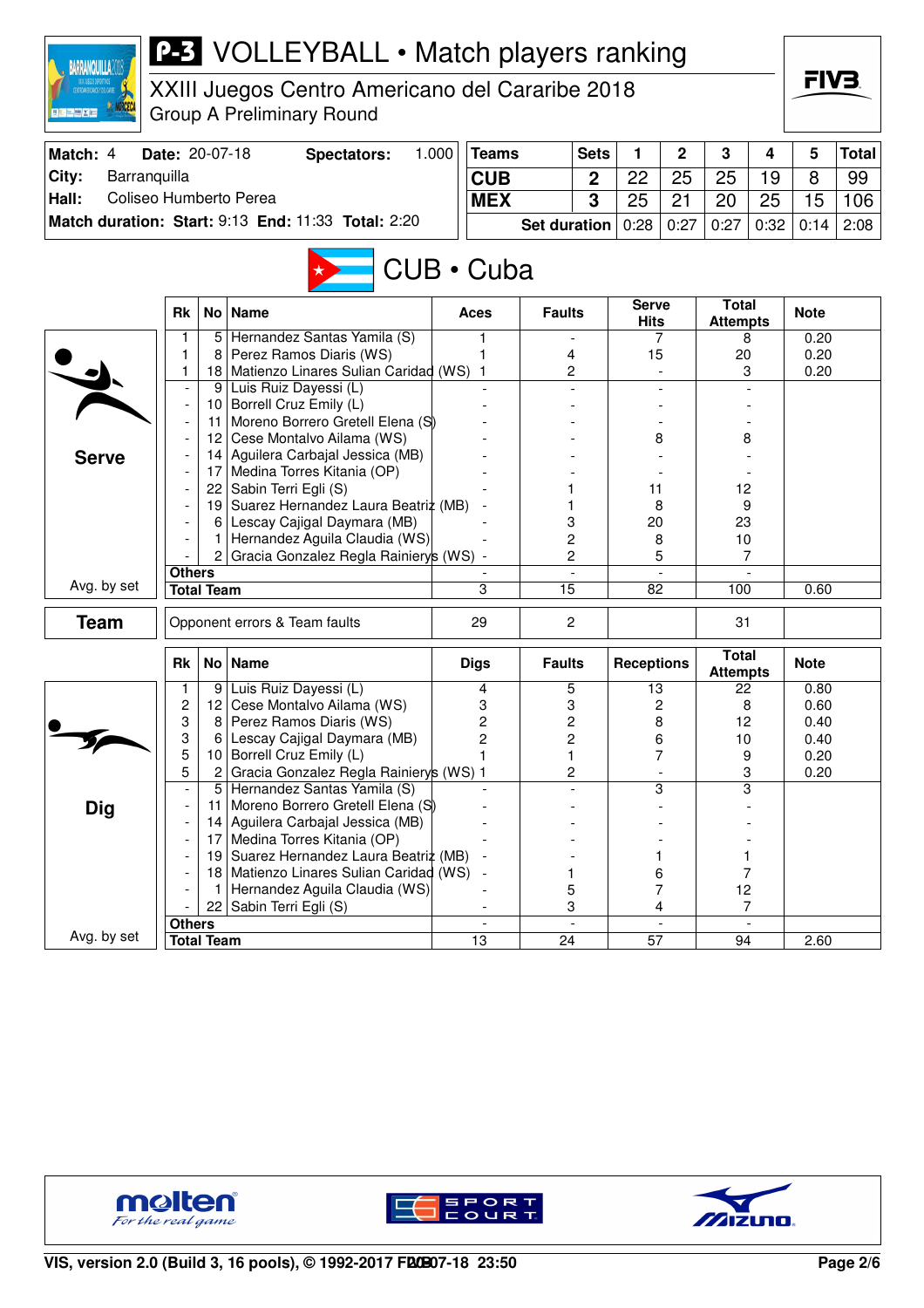| <b>BARRANQUILLA20</b>           |                          |                   | <b>P-3</b> VOLLEYBALL • Match players ranking                         |                       |                     |             |                                   |              |                                 |      |             |              |
|---------------------------------|--------------------------|-------------------|-----------------------------------------------------------------------|-----------------------|---------------------|-------------|-----------------------------------|--------------|---------------------------------|------|-------------|--------------|
|                                 |                          |                   | XXIII Juegos Centro Americano del Cararibe 2018                       |                       |                     |             |                                   |              |                                 |      | FIV3.       |              |
|                                 |                          |                   | <b>Group A Preliminary Round</b>                                      |                       |                     |             |                                   |              |                                 |      |             |              |
| Match: 4                        | Date: 20-07-18           |                   | <b>Spectators:</b>                                                    | 1.000<br><b>Teams</b> |                     | <b>Sets</b> | 1                                 | $\mathbf{2}$ | 3                               | 4    | 5           | <b>Total</b> |
| City:<br>Barranquilla           |                          |                   |                                                                       | <b>CUB</b>            |                     | $\mathbf 2$ | 22                                | 25           | 25                              | 19   | 8           | 99           |
| Coliseo Humberto Perea<br>Hall: |                          |                   |                                                                       | <b>MEX</b>            |                     | 3           | 25                                | 21           | 20                              | 25   | 15          | 106          |
|                                 |                          |                   | Match duration: Start: 9:13 End: 11:33 Total: 2:20                    |                       | <b>Set duration</b> |             | 0:28                              | 0:27         | 0:27                            | 0:32 | 0:14        | 2:08         |
|                                 |                          |                   |                                                                       |                       |                     |             |                                   |              |                                 |      |             |              |
|                                 |                          |                   |                                                                       | CUB • Cuba            |                     |             |                                   |              |                                 |      |             |              |
|                                 | <b>Rk</b>                |                   | No   Name                                                             | <b>Running</b>        | <b>Faults</b>       |             | <b>Still</b>                      |              | <b>Total</b>                    |      | <b>Note</b> |              |
|                                 | 1                        |                   | 22 Sabin Terri Egli (S)                                               | <b>Sets</b><br>13     |                     | 2           | <b>Sets</b><br>65                 |              | <b>Attempts</b><br>80           |      | 2.60        |              |
|                                 | $\overline{c}$           | 5                 | Hernandez Santas Yamila (S)                                           | 4                     |                     |             | 26                                |              | 30                              |      | 0.80        |              |
|                                 | 3                        |                   | 10 Borrell Cruz Emily (L)                                             | 1                     |                     |             |                                   | 9            | 10                              |      | 0.20        |              |
|                                 | $\overline{\phantom{a}}$ | 1                 | Hernandez Aguila Claudia (WS)                                         |                       |                     |             |                                   |              |                                 |      |             |              |
|                                 |                          | 2                 | Gracia Gonzalez Regla Rainiery's (WS) -                               |                       |                     |             |                                   | 3            |                                 | 3    |             |              |
|                                 |                          |                   | 6 Lescay Cajigal Daymara (MB)                                         |                       |                     |             |                                   |              |                                 |      |             |              |
|                                 |                          |                   | 8 Perez Ramos Diaris (WS)                                             |                       |                     |             |                                   | 4            |                                 |      |             |              |
| <b>Set</b>                      |                          |                   | Luis Ruiz Dayessi (L)                                                 |                       |                     |             |                                   | 3            |                                 | 3    |             |              |
|                                 |                          | 11                | Moreno Borrero Gretell Elena (S)                                      |                       |                     |             |                                   |              |                                 |      |             |              |
|                                 |                          |                   | 12 Cese Montalvo Ailama (WS)<br>14 Aguilera Carbajal Jessica (MB)     |                       |                     |             |                                   |              |                                 |      |             |              |
|                                 |                          | 17                | Medina Torres Kitania (OP)                                            |                       |                     |             |                                   |              |                                 |      |             |              |
|                                 |                          | 18                | Matienzo Linares Sulian Caridad (WS)                                  |                       |                     |             |                                   |              |                                 |      |             |              |
|                                 |                          |                   | 19 Suarez Hernandez Laura Beatriz (MB)                                |                       |                     |             |                                   | 3            |                                 | 3    |             |              |
|                                 | <b>Others</b>            |                   |                                                                       |                       |                     |             |                                   |              |                                 |      |             |              |
| Avg. by set                     |                          | <b>Total Team</b> |                                                                       | 18                    |                     | 2           | 116                               |              | 136                             |      | 3.60        |              |
|                                 | Rk                       |                   | No   Name                                                             | <b>Excellents</b>     | <b>Faults</b>       |             | <b>Serve</b><br><b>Receptions</b> |              | <b>Total</b><br><b>Attempts</b> |      | <b>Note</b> |              |
|                                 | 1                        |                   | 10 Borrell Cruz Emily (L)                                             | 18                    |                     | 3           | 14                                |              | 35                              |      | 42.86       |              |
|                                 | 2                        |                   | 8 Perez Ramos Diaris (WS)                                             | 10                    |                     | 6           | 18                                |              | 34                              |      | 11.76       |              |
|                                 |                          | 1                 | Hernandez Aguila Claudia (WS)                                         | 3                     |                     | 3           |                                   | 6            | 12                              |      |             |              |
|                                 |                          |                   | 18 Matienzo Linares Sulian Caridad (WS) 3                             |                       |                     |             |                                   | 2            |                                 | 5    |             |              |
|                                 |                          | 6<br>2            | Lescay Cajigal Daymara (MB)<br>Gracia Gonzalez Regla Rainierys (WS) - |                       |                     |             |                                   | 1            |                                 | 1    |             |              |
|                                 |                          | 5                 | Hernandez Santas Yamila (S)                                           |                       |                     |             |                                   |              |                                 |      |             |              |
| <b>Reception</b>                |                          | 9                 | Luis Ruiz Dayessi (L)                                                 |                       |                     |             |                                   |              |                                 |      |             |              |
|                                 |                          | 11                | Moreno Borrero Gretell Elena (S)                                      |                       |                     |             |                                   |              |                                 |      |             |              |
|                                 |                          | 12 <sub>2</sub>   | Cese Montalvo Ailama (WS)                                             |                       |                     |             |                                   |              |                                 |      |             |              |
|                                 |                          |                   | 14 Aguilera Carbajal Jessica (MB)                                     |                       |                     |             |                                   |              |                                 |      |             |              |
|                                 |                          | 17                | Medina Torres Kitania (OP)                                            |                       |                     |             |                                   |              |                                 |      |             |              |
|                                 |                          |                   | 22 Sabin Terri Egli (S)                                               |                       |                     |             |                                   |              |                                 |      |             |              |
| Eff. %                          |                          |                   | 19 Suarez Hernandez Laura Beatriz (MB)                                |                       |                     |             |                                   |              |                                 |      |             |              |
| Limit: 20.00%                   | <b>Others</b>            | <b>Total Team</b> |                                                                       | 34                    | 13                  |             | 41                                |              | 88                              |      | 23.86       |              |
|                                 |                          |                   |                                                                       |                       |                     |             |                                   |              |                                 |      |             |              |





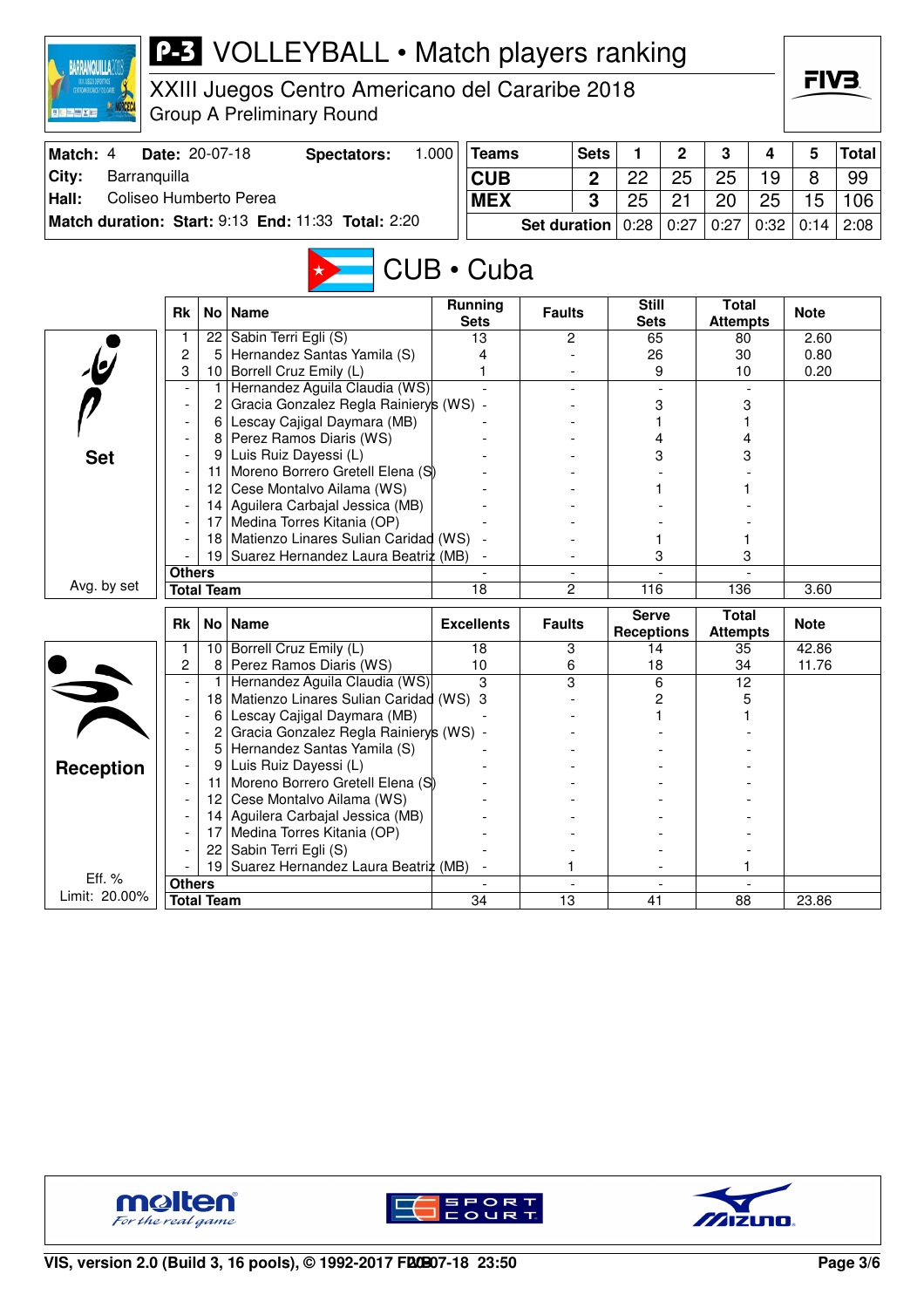

## **P-3** VOLLEYBALL • Match players ranking

XXIII Juegos Centro Americano del Cararibe 2018 Group A Preliminary Round

| Match: 4      | <b>Date: 20-07-18</b>                              | Spectators: | .000 | <b>Teams</b> | <b>Sets</b> |                  | ົ  | 3    |      |      | <b>Total</b> |
|---------------|----------------------------------------------------|-------------|------|--------------|-------------|------------------|----|------|------|------|--------------|
| City:         | Barranguilla                                       |             |      | <b>CUB</b>   |             | ററ               | 25 | 25   | 19   |      | 99           |
| $\vert$ Hall: | Coliseo Humberto Perea                             |             |      | <b>MEX</b>   |             |                  | 21 | 20   | 25   | 15   | 106          |
|               | Match duration: Start: 9:13 End: 11:33 Total: 2:20 |             |      | Set duration |             | $0.28 \mid 0.27$ |    | 0:27 | 0:32 | 0:14 | ່ 2:08 ⊧     |

## MEX • Mexico

|               | <b>Rk</b>      |                   | No   Name                       | <b>Spikes</b>            | <b>Faults</b>            | <b>Shots</b>             | <b>Total</b><br><b>Attempts</b> | <b>Note</b> |
|---------------|----------------|-------------------|---------------------------------|--------------------------|--------------------------|--------------------------|---------------------------------|-------------|
|               | 1              | 5                 | Rangel Andrea (OP)              | 15                       | 5                        | 14                       | 34                              | 44.12       |
|               | $\overline{c}$ | 12                | Bricio Samantha (WS)            | 15                       | 10                       | 12                       | 37                              | 40.54       |
|               | $\blacksquare$ | 16                | Parra Quintero Melanie (WS)     | 6                        |                          | $\overline{11}$          | 17                              |             |
|               |                | 11                | Urias Jocelyn (MB)              | 5                        | 1                        | 10                       | 16                              |             |
|               |                | 15                | Valle Patricia (MB)             | 3                        | 3                        | 1                        | 7                               |             |
|               |                | 17                | Flores Gamez Karina (MB)        | 2                        |                          | 2                        | 4                               |             |
|               |                | 3                 | Sashiko Sanay (S)               |                          |                          | 3                        | 3                               |             |
| <b>Spike</b>  |                | 21                | Guereca Parra Uxue Amaya (OP)   |                          |                          |                          | 3                               |             |
|               |                | 1                 | Martinez Ivone (S)              |                          |                          |                          |                                 |             |
|               |                | 2                 | Lopez Lizeth (L)                |                          |                          |                          |                                 |             |
|               |                | 4                 | Maldonado Andrea (WS)           |                          |                          |                          |                                 |             |
|               |                | 6                 | Lopez Olmos Freda Maria (L)     |                          |                          |                          |                                 |             |
|               |                | 13                | Moreno Hernandez Monica (MB)    |                          |                          |                          |                                 |             |
|               |                | 14                | Rios Claudia (WS)               |                          |                          |                          |                                 |             |
| Succ. %       | <b>Others</b>  |                   |                                 | $\overline{\phantom{a}}$ | $\overline{\phantom{a}}$ | $\overline{\phantom{a}}$ |                                 |             |
| Limit: 15.00% |                | <b>Total Team</b> |                                 | 48                       | 20                       | 54                       | 122                             | 39.34       |
|               |                |                   |                                 |                          |                          |                          |                                 |             |
|               | <b>Rk</b>      |                   | No   Name                       | Kill<br><b>Blocks</b>    | <b>Faults</b>            | <b>Rebounds</b>          | <b>Total</b><br><b>Attempts</b> | <b>Note</b> |
|               | 1              | 5                 | Rangel Andrea (OP)              | 5                        | 4                        | 6                        | 15                              | 1.00        |
|               | $\overline{c}$ | 11                | Urias Jocelyn (MB)              | 3                        | 2                        | 5                        | 10                              | 0.60        |
|               | 3              | 16                | Parra Quintero Melanie (WS)     | 2                        | $\overline{c}$           | 3                        | 7                               | 0.40        |
|               | 3              | 3                 | Sashiko Sanay (S)               | 2                        | 6                        | 2                        | 10                              | 0.40        |
|               | 5              | 12                | Bricio Samantha (WS)            |                          |                          | $\overline{7}$           | 9                               | 0.20        |
|               | 5              | 15                | Valle Patricia (MB)             |                          | 3                        | 5                        | 9                               | 0.20        |
|               |                | $\mathbf{1}$      | Martinez Ivone (S)              |                          |                          |                          |                                 |             |
|               |                | 2                 | Lopez Lizeth (L)                |                          |                          |                          |                                 |             |
| <b>Block</b>  |                |                   | 4 Maldonado Andrea (WS)         |                          |                          |                          |                                 |             |
|               |                | 6                 | Lopez Olmos Freda Maria (L)     |                          |                          |                          |                                 |             |
|               |                |                   | 13 Moreno Hernandez Monica (MB) |                          |                          |                          |                                 |             |
|               |                | 14                | Rios Claudia (WS)               |                          |                          |                          |                                 |             |
|               |                | 17                | Flores Gamez Karina (MB)        |                          | 3                        |                          | 4                               |             |
|               |                | 21                | Guereca Parra Uxue Amaya (OP)   |                          | 1                        |                          |                                 |             |
| Avg. by set   | <b>Others</b>  | <b>Total Team</b> |                                 | 14                       | 22                       | 29                       | 65                              | 2.80        |





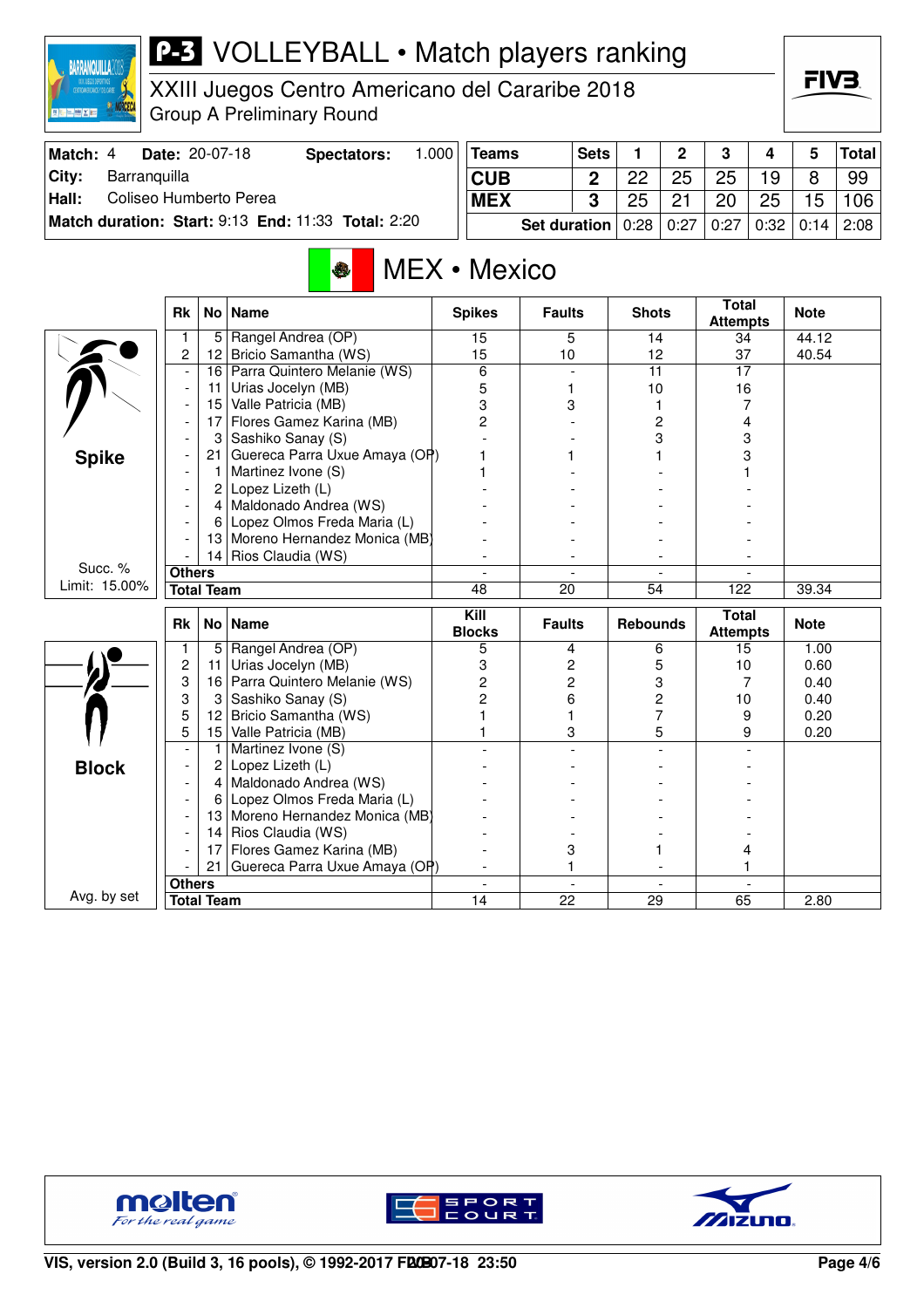| <b>BARRANQUILLA20</b>           |                          |                      | <b>P-3</b> VOLLEYBALL • Match players ranking           |       |                                |                     |                  |                             |                          |                                 |                          |              |              |
|---------------------------------|--------------------------|----------------------|---------------------------------------------------------|-------|--------------------------------|---------------------|------------------|-----------------------------|--------------------------|---------------------------------|--------------------------|--------------|--------------|
|                                 |                          |                      | XXIII Juegos Centro Americano del Cararibe 2018         |       |                                |                     |                  |                             |                          |                                 |                          | FIV3.        |              |
|                                 |                          |                      | <b>Group A Preliminary Round</b>                        |       |                                |                     |                  |                             |                          |                                 |                          |              |              |
| Match: 4                        | Date: 20-07-18           |                      | <b>Spectators:</b>                                      | 1.000 | <b>Teams</b>                   |                     | <b>Sets</b>      | 1                           | $\mathbf 2$              | 3                               | 4                        | 5            | <b>Total</b> |
| City:<br>Barranquilla           |                          |                      |                                                         |       | <b>CUB</b>                     |                     | $\boldsymbol{2}$ | 22                          | 25                       | 25                              | 19                       | 8            | 99           |
| Coliseo Humberto Perea<br>Hall: |                          |                      |                                                         |       | <b>MEX</b>                     |                     | 3                | 25                          | 21                       | 20                              | 25                       | 15           | 106          |
|                                 |                          |                      | Match duration: Start: 9:13 End: 11:33 Total: 2:20      |       |                                | <b>Set duration</b> |                  | 0:28                        | 0:27                     | 0:27                            | 0:32                     | 0:14         | 2:08         |
|                                 |                          |                      | ♦                                                       |       | MEX • Mexico                   |                     |                  |                             |                          |                                 |                          |              |              |
|                                 | <b>Rk</b>                |                      | No   Name                                               |       | Aces                           | <b>Faults</b>       |                  | <b>Serve</b><br><b>Hits</b> |                          | <b>Total</b><br><b>Attempts</b> |                          | <b>Note</b>  |              |
|                                 | 1                        | 11                   | Urias Jocelyn (MB)                                      |       | 2                              | 2                   |                  | 9                           |                          | 13                              |                          | 0.40         |              |
|                                 | 1<br>1                   | 15<br>12             | Valle Patricia (MB)<br>Bricio Samantha (WS)             |       | 2<br>2                         | 3<br>7              |                  | 9                           |                          | 14                              |                          | 0.40         |              |
|                                 | 4                        | 5                    | Rangel Andrea (OP)                                      |       | 1                              | 2                   |                  | 10<br>10                    |                          | 19<br>13                        |                          | 0.40<br>0.20 |              |
|                                 | 4                        |                      | 3 Sashiko Sanay (S)                                     |       |                                | 4                   |                  | 15                          |                          | 20                              |                          | 0.20         |              |
|                                 |                          | $\mathbf{1}$         | Martinez Ivone (S)                                      |       |                                |                     |                  | $\overline{c}$              |                          |                                 | 2                        |              |              |
|                                 |                          | 2                    | Lopez Lizeth (L)                                        |       |                                |                     |                  |                             |                          |                                 |                          |              |              |
| <b>Serve</b>                    |                          | 4<br>6               | Maldonado Andrea (WS)<br>Lopez Olmos Freda Maria (L)    |       |                                |                     |                  |                             |                          |                                 |                          |              |              |
|                                 |                          |                      | 13 Moreno Hernandez Monica (MB)                         |       |                                |                     |                  |                             |                          |                                 |                          |              |              |
|                                 |                          |                      | 14 Rios Claudia (WS)                                    |       |                                |                     |                  |                             |                          |                                 |                          |              |              |
|                                 |                          | 161                  | Parra Quintero Melanie (WS)                             |       |                                |                     |                  | 17                          |                          | 17                              |                          |              |              |
|                                 |                          | 17                   | Flores Gamez Karina (MB)                                |       |                                |                     |                  | 4                           |                          | 4                               |                          |              |              |
|                                 | <b>Others</b>            | 21                   | Guereca Parra Uxue Amaya (OP)                           |       |                                |                     |                  | 3                           |                          |                                 | 3                        |              |              |
| Avg. by set                     |                          | <b>Total Team</b>    |                                                         |       | 8                              | 18                  |                  | 80                          |                          | 106                             |                          | 1.60         |              |
| <b>Team</b>                     |                          |                      | Opponent errors & Team faults                           |       | 36                             | 5                   |                  |                             |                          | 41                              |                          |              |              |
|                                 | <b>Rk</b>                |                      | No   Name                                               |       | <b>Digs</b>                    | <b>Faults</b>       |                  | <b>Receptions</b>           |                          | <b>Total</b><br><b>Attempts</b> |                          | <b>Note</b>  |              |
|                                 | 1                        | $\overline{2}$       | Lopez Lizeth (L)                                        |       | 8                              | 7                   |                  |                             | 7                        | 22                              |                          | 1.60         |              |
|                                 | 2                        | 5                    | Rangel Andrea (OP)                                      |       | 1                              | 7                   |                  | 9                           |                          | 17                              |                          | 0.20         |              |
|                                 | 2                        | 4                    | 16 Parra Quintero Melanie (WS)<br>Maldonado Andrea (WS) |       | 1                              | 5                   |                  | 6                           |                          | 12                              |                          | 0.20         |              |
|                                 | $\overline{\phantom{0}}$ | 6                    | Lopez Olmos Freda Maria (L)                             |       |                                |                     |                  |                             |                          |                                 |                          |              |              |
|                                 | $\overline{\phantom{a}}$ | 13                   | Moreno Hernandez Monica (MB)                            |       |                                |                     |                  |                             |                          |                                 |                          |              |              |
|                                 | $\overline{\phantom{0}}$ | 14                   | Rios Claudia (WS)                                       |       |                                |                     |                  |                             |                          |                                 |                          |              |              |
| <b>Dig</b>                      |                          | 17                   | Flores Gamez Karina (MB)                                |       |                                |                     |                  |                             |                          |                                 |                          |              |              |
|                                 | $\overline{\phantom{a}}$ | 21 <sup>1</sup><br>3 | Guereca Parra Uxue Amaya (OP)<br>Sashiko Sanay (S)      |       |                                | 3                   |                  | 8                           |                          | 11                              |                          |              |              |
|                                 |                          | 12                   | Bricio Samantha (WS)                                    |       |                                | 4                   |                  | 10                          |                          | 14                              |                          |              |              |
|                                 |                          | 11                   | Urias Jocelyn (MB)                                      |       |                                | 1                   |                  | 2                           |                          | 3                               |                          |              |              |
|                                 |                          | 15                   | Valle Patricia (MB)                                     |       |                                | 2                   |                  | 1                           |                          |                                 | 3                        |              |              |
|                                 |                          | 1                    | Martinez Ivone (S)                                      |       |                                | 1                   |                  |                             |                          | 1                               |                          |              |              |
| Avg. by set                     | <b>Others</b>            | <b>Total Team</b>    |                                                         |       | $\overline{\phantom{a}}$<br>10 | $\overline{30}$     | $\blacksquare$   | 44                          | $\overline{\phantom{a}}$ | 84                              | $\overline{\phantom{a}}$ | 2.00         |              |
|                                 |                          |                      |                                                         |       |                                |                     |                  |                             |                          |                                 |                          |              |              |